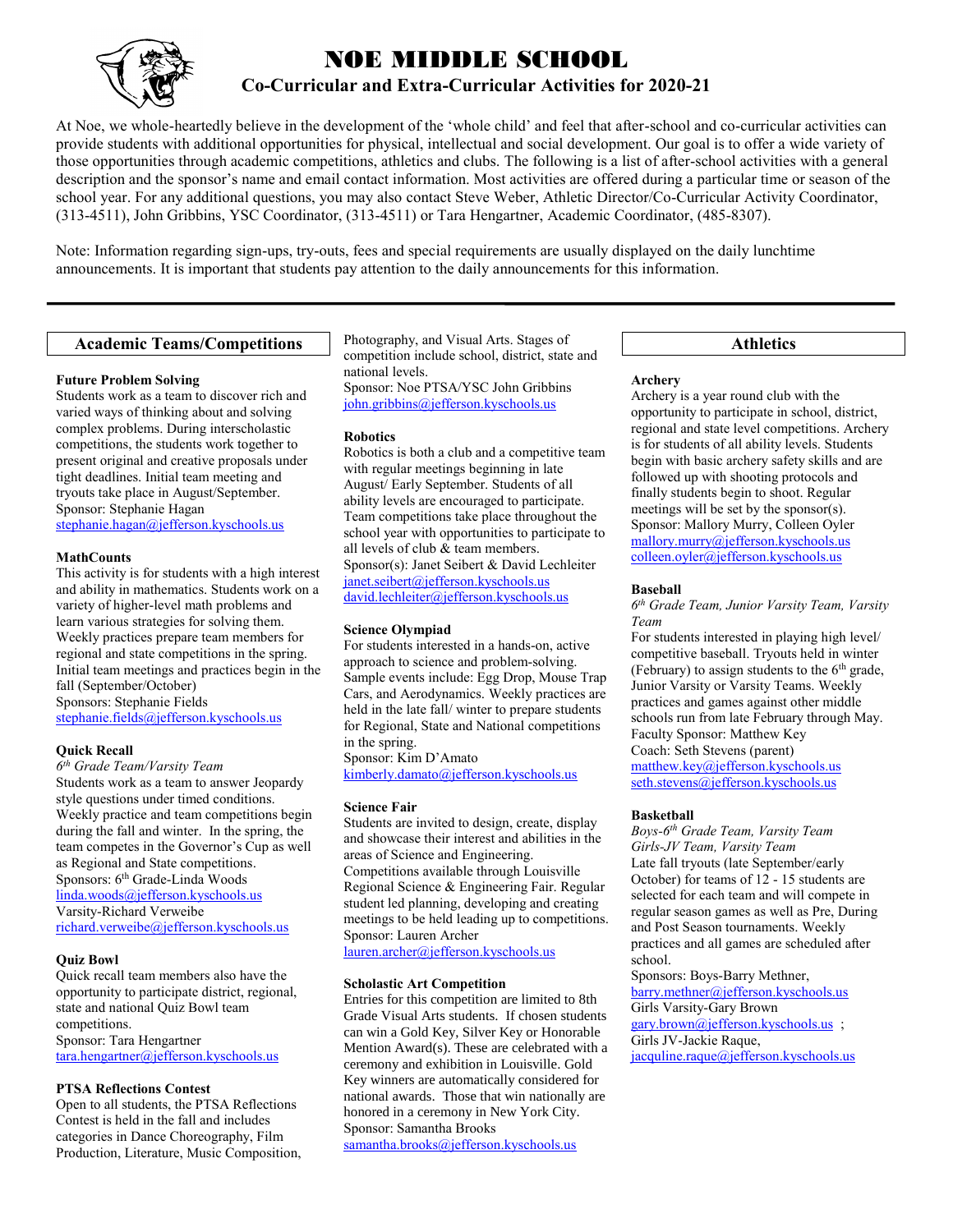# **Cheerleading**

Clinic and tryouts are held at the end of May for spots on both Competition level and Game Cheer level squads. A secondary tryout can be held at the beginning of September to allow girls new to Noe to audition for the team. Weekly practices are at an off campus gym, with performances at home and away games throughout the school year, as well as local and regional competitions. Fees include the rental/purchase of outfits, supplies, and competition fees. Cheer is a year round activity Sponsor: Susan Stoneburner

[susan.stoneburner@jefferson.kyschools.us](mailto:susan.stoneburner@jefferson.kyschools.us)

### **Cross Country**

Pre-season practices begin in mid-July in preparation for fall (August- October) weekly Meets held on JCPS sanctioned courses as well as Regional and State Open Competition Meets. A minimum of one practice per week on campus during school season. JCPS Meets are held on Tuesday evenings with Open Meets held on the weekends.

Sponsors: Kathy Ames, Molly Sullivan, & Rebecca Spalding

[kathleen.ames@jefferson.kyschools.us](mailto:kathleen.ames@jefferson.kyschools.us) [molly.sullivan@jefferson.kyschools.us](mailto:molly.sullivan@jefferson.kyschools.us) [rebecca.spalding@jefferson.kyschools.us](mailto:rebecca.spalding@jefferson.kyschools.us)

### **Dance Team**

Tryouts take place late May with opportunities for students new to Noe to audition in late August for this competitive team. The Dance Team creates, practices, and performs choreographed routines during home basketball games, school functions as well as local and regional competitions. Practices are held two or three afternoons a week. Fees include the rental/purchase of outfits, supplies, and competition fees. Sponsor: Currently Vacant

#### **Field Hockey**

*6 th Grade Team/ Junior Varsity (6th & 7th) Team/ and Varsity (6th, 7th & 8th) Team* Field Hockey is comprised of teams of a minimum of 15 girls on each team. All teams are designed for both experienced and beginner level players. Practices begin in mid-July and are arranged by coaches for multiple evenings during the week. The primary season is held during the fall (August-early October) with the availability of winter and spring off season leagues as well. Sponsor: Frank Kalmbach [frank.kalmbach@hotmail.com](mailto:frank.kalmbach@hotmail.com)

#### **Football**

*Varsity Team w/ possibility of Junior Varsity depending on the number of players at each level.*

Football is a no-cut fall sport (August through October) with practices beginning in mid-July. Practices are held on multiple evenings in the summer, and immediately after school when school is in session. Most games are played on Saturday. Spring Football practices/ conditioning sessions are available during May-June.

Head Coach: Tevin Faulkner [faulknertf1992@gmail.com](mailto:faulknertf1992@gmail.com) Parent Coordinator: Cas Jessee [cas.jessee@jefferson.kyschools.us](mailto:cas.jessee@jefferson.kyschools.us)

# **Golf**

*All Grades, Co-Ed* Golf is a fall sport that begins in August and ends in early October. Teams consist of 6 players with limited enrollment. Sponsor: Currently Vacant

# **Lacrosse**

*Girls, All Grades*

Spring (late February-May). Girls Lacrosse team is a no-cut team for all girls interested in the sport of Lacrosse. Practices are held multiple evenings with as many as two games weekly during the season. Sponsor: Todd Donaldson [TDonaldson1969@hotmail.com](mailto:TDonaldson1969@hotmail.com)

**Soccer**

*Boys and Girls Varsity level team(s)* Soccer is a spring sport (late February-May) with tryouts for teams taking place in late February. Teams are comprised of a minimum of 18 students based on their ability to contribute to a specific team's needs. Practices are held multiple afternoons after school preseason with as many as two games scheduled per week.

Sponsors: Boys-Scott Barber [SBarb3r@gmail.com](mailto:SBarb3r@gmail.com) Girls-Dug Barker [DougB01731@aol.com](mailto:DougB01731@aol.com)

#### **Softball**

*Junior Varsity and Varsity Teams* Softball is a spring sport (late February-May) with tryouts taking place in late October. Softball teams are comprised of a minimum of 10 girls assigned for each team's specific needs. Practices are held multiple evenings pre-season with as many as three games per week during the season. Sponsor: Katie Gibbons

[mary.gibbons@jefferson.kyschools.us](mailto:mary.gibbons@jefferson.kyschools.us)

# **Swim**

Swimming is a no-cut sport offered during the fall (September-October) with practices taking place off campus as pool times are available. Meets will be scheduled as the number of schools participating are determined. Sponsor: Stephanie Jeffers [stephanie.jeffers@jefferson.kyschools.us](mailto:stephanie.jeffers@jefferson.kyschools.us)

### **Tennis**

Tennis is a no-cut sport with limited availability. Tennis is a fall sport (late August-October). Practices are held at local parks with matches throughout the district. Players are rated by USTA to provide opportunities to play against like ability opponents. Sponsor: Tyren Edwards [tyren.edwards@jefferson.kyschools.us](mailto:tyren.edwards@jefferson.kyschools.us)

# **Track Team**

Track is a spring sport (late February-May) where all participants are encouraged to participate in preliminary meets to establish base line scores/times for events. Students with qualifying scores/times will be invited to participate in District/City/State Championship level meets at the end of the season. Sponsor: Jason Nelson

[jason.nelson@jefferson.kyschools.us](mailto:jason.nelson@jefferson.kyschools.us)

# **Volleyball (JV and Varsity)**

*6 th Grade Intramural Team JV and Varsity Competitive Team* Volleyball is a fall Sport (August-October) with initial tryouts held in late May for Junior Varsity and Varsity team positions. Tryouts are for all girls, with the availability to participate in a 6<sup>th</sup> grade developmental team for 6th graders that do not make the JV or Varsity teams. JV and Varsity practices begin mid-July and are a minimum of two evenings per week. During the season teams play two matches per week during most weeks. The 6<sup>th</sup> Grade team will practice on campus in the evenings and play one match per week at Moore High School.

Sponsors: Varsity-Bridgette Mathews [bridgette.mathews@jefferson.kyschools.us](mailto:bridgette.mathews@jefferson.kyschools.us) Junior Varsity-Erin Kleier [erin.kleier@jefferson.kyschools.us](mailto:erin.kleier@jefferson.kyschools.us) 6 th Grade-TBA/ Parent Volunteer(s)

**Clubs**

### **Art & Activism Club**

This focus of this club is to foster community activism through the creation of art projects. Open to all students. Meets weekly from late fall through spring. Sponsor: Samantha Brooks [samantha.brooks@jefferson.kyschools.us](mailto:samantha.brooks@jefferson.kyschools.us)

### **A Capella Music Group**

Students audition for opportunities to perform in local, regional, state and national performances. After group is selected, regular after school practice sessions are held to prepare for performances. Sponsor: Russell Cooper [james.cooper2@jefferson.kyschools.us](mailto:james.cooper2@jefferson.kyschools.us)

# **Best Buddies**

A program that allows students with disabilities to interact with non-disabled peers in a fun and friendly environment. Members build a paired bond with their buddy with the goal of participating in club, school and social events together throughout their time at Noe Middle School.

Sponsor: Jessica Stinson

[jessica.stinson@jefferson.kyschools.us](mailto:jessica.stinson@jefferson.kyschools.us)

### **Beta Club**

*7th, 8th Grades- 3.5 GPA* Noe's academic honor society is open to recommended students who maintain a 3.5 grade point average, have good conduct, and who perform at least four hours of community